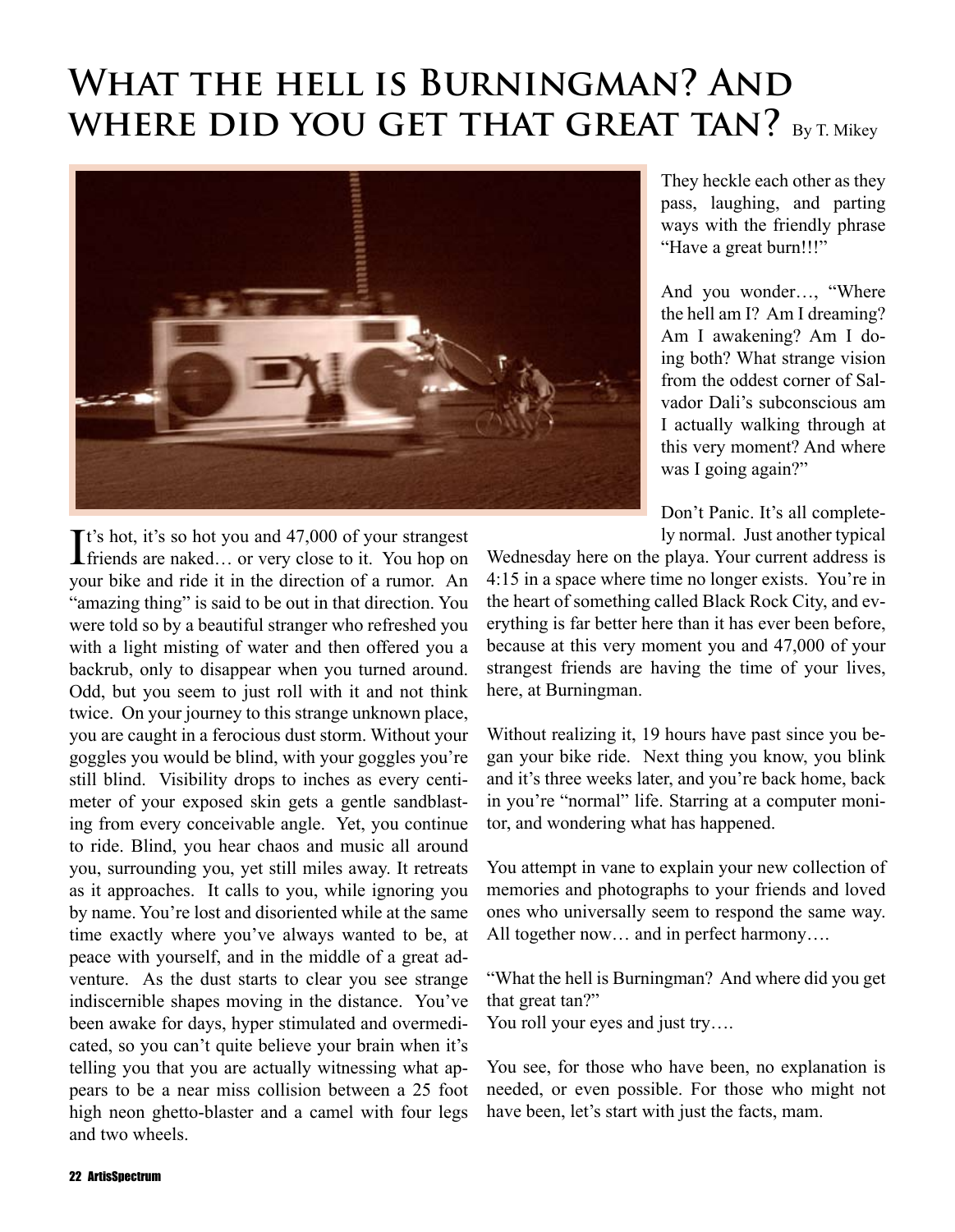## The Facts:

"Burningman" is a weeklong art and music festival held annually in Nevada's Black Rock Dessert. For 1 week of the year it is the 5th largest city in Nevada. This year there were over 47,000 participants strong, and it's been growing exponentially for over 20 years.

Incredible art is displayed and alive in almost every inch of this 7 square mile event. At the end of the week, every thing that was brought in for the event is either packed up, or burnt down leaving no trace that this festival ever happened in this pristine dessert environment.

Yes, amazing art annually burned to the ground, including the centerpiece of the event, a giant 70 foot high wooden and neon sculpture of a man, that is set ablaze on the last Saturday in an amazing spectacle of fireworks and pyrotechnics.

Every year incredible

world-class artists descend on this event taking advantage of the HUGE space available and create mammoth art installations, many of which are larger than most buildings. Only to burn them down mere days after their completion in an awe-inspiring display of radical self-expression.

During the day temperatures can reach over 120 degrees, by night they may drop below 50. You are as challenged by the elements as you are by your neighbors particular artistic vision.

You will find no cell phone signal, but possibly discover poorly functioning Wi-Fi for the few that can't pull themselves away from their laptops for a week.

It is part circus, part camping, and part waking dream where you are just as likely to discover your inner Zen as bump into a long lost friend.

There is no money allowed, no advertising either. It is a child friendly event that only bans: dogs, guns, and feathers (because of the litter).

\$250 dollars gets you in, and being mean or hostile is the greatest sin.

Any exchange of goods or services is done on an entirely "gifting" basis with no expectation of something in return, although trade is also allowed.

The music is thunderous and constant and coming at you from every corner in every genre but dominated by several techno beats that might drive you mad if you don't have earplugs to sleep.



Groups of people organize together to form "Theme Camps". This can be as simple as 2 cars of friends who park next to each other placing a plastic flamingo and an abstract painting in their 'front yard' to become the "Pink Plastic Abstract" camp. This is primarily done for fun and the expression of personality, but also serves the functional purpose of the "camp marker" so they and their friends might identify their car from the many thousands of others. Like tying a ribbon to your car's antenna so you can find it in a crowded parking lot, but much more fun. Some other theme camps are significantly larger becoming a mini community of dozens or even hundreds. All unified under one common banner such as "Disorient", "Automatic Subconscious", "The Karma Chickens" or "The Barbie Death Camp" which decorates it's front yard with a collection of thousands upon thousands of Barbie dolls. All of which have been burnt, decapitated, shredded, or in some other way tortured in a thumbing of the nose at the modern day values of what beauty is or is not.

The largest of these Theme Camps are located on the *continued on pg. 64*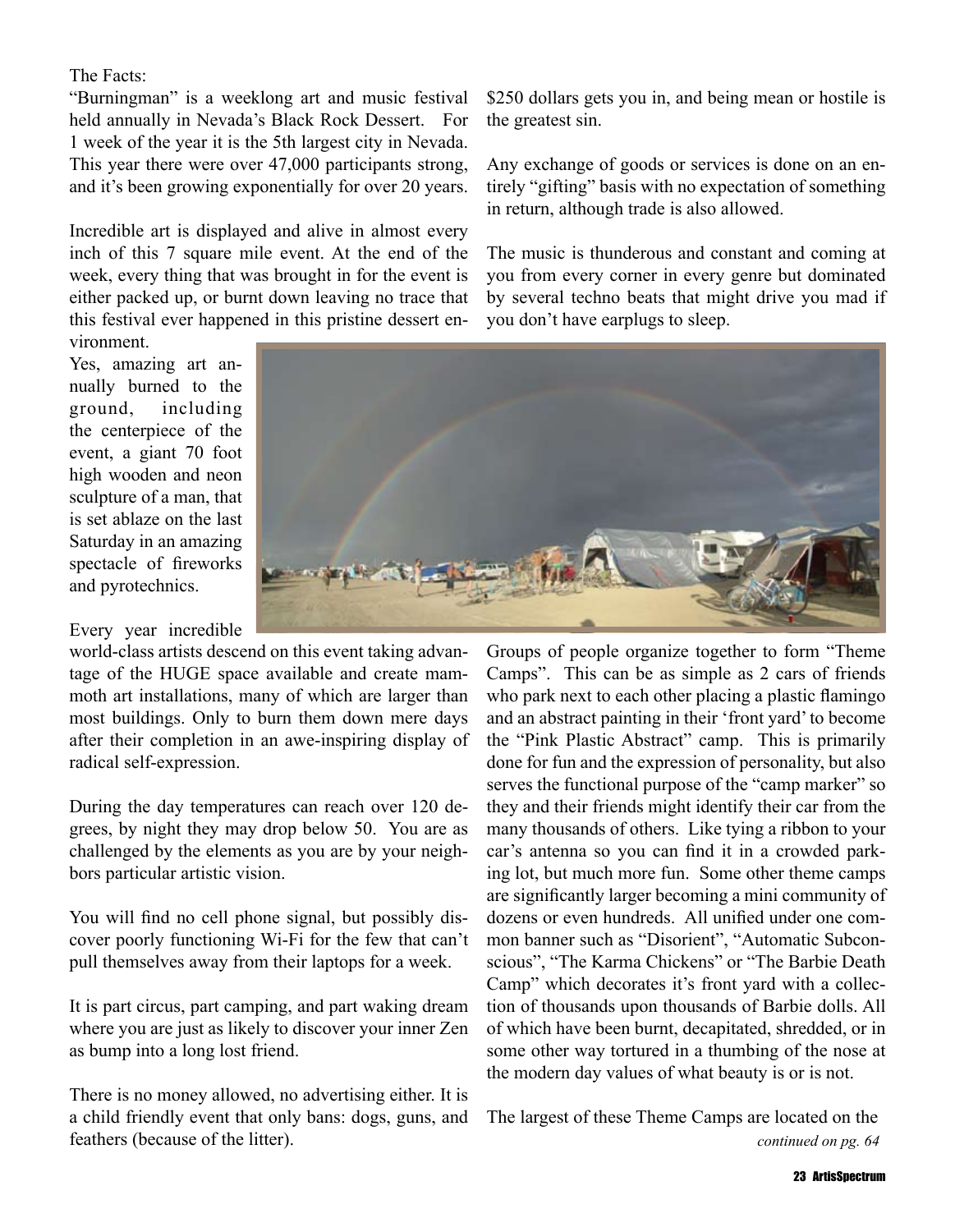*continued from pg. 23*



"Esplanade", the inner most ring of Burningman's camping area. These are large public spaces that are the loudest and brightest inviting all to come join their party while attempting to create something more interesting or impressive than the other large camps. This seems to take the form of a friendly competition between neighbors with no first place, simply fueled by the mindset of "Hey, look what we can do… pretty cool huh? Come check it out." On this inner ring you will find enormous geodesic domes transformed into 24-hour nightclubs, steel scaffolding becoming art galleries, or circus tents designed as "chill spaces". Such as the Hookah Dome that offers a quietly lit atmosphere with wall-to-wall pillows and water pipes containing flavored tobacco allowing you to relax the night away when the chaos outside becomes too overwhelming for your delicate senses.

The ground is affectionately and geologically known as "The Playa". An alkaline clay like substance that is the modern day remnant of a prehistoric lake. Water turns it to mud, and walking or driving breaks it into a fine powder that can result in massive dust storms getting "playa" into every nook and cranny of everything including you. In a dark space, if you brush the playa from your heavily dusted clothing, it will make little blue sparks like biting into a wintergreen lifesaver. Absolutely fascinating.

Only "Art Cars" may cruise the playa. An "Art Car" is any vehicle that no longer resembles a car, but has been transformed into a rolling party, a light show, or a flying pig of some sort. Feel free to hitch a ride and let it take you wherever it may. You'll probably make many new friends whose names you will forget as they hand you a free drink before disappearing into the night.

At night the entire event is decorated in every color and manner of light created by man. From people in elaborate glow stick and EL wire costumes to stadium sized spotlights illuminating large installations to roaring displays of open fire being spun by a master juggler as green laser beams travel limitlessly overhead into the furthest reaches of outer space.

If the burning of "The Man" is Saturday's climax, then "The Temple" is Sunday evening's cuddling afterglow. Every year, a monumentally solemn and beautiful temple is expertly built deep in the dessert, further out than the centrally located "Man". All week visitors are invited to participate in the Temple's meaning by writing their thoughts, feelings, hopes, dreams, poetry, and things left unsaid to loved ones across the face of its incredible design. In a week that has been screaming at you from every angle in every color of the double rainbow, the profound silence of the Temple Burn is truly deafening as the deepest sorrows of thousands are released to the heavens before kissing you goodnight. Until next year my friends.

This year's unique highlights included a complete double rainbow in the dessert, a full lunar eclipse, a successful eyebrow singeing attempt at the world's record for "largest non-military explosion", and an act of premeditated arson on a sculpture that was going to be burnt anyway. Debate and litigation are currently ongoing.

But beyond such cold facts, such surface descriptions of things and events, what is Burningman?

What is Burningman to the people who know it, love it, and make it what it is? What are people finding here that is causing this cultural phenomenon to grow ever larger with each passing year?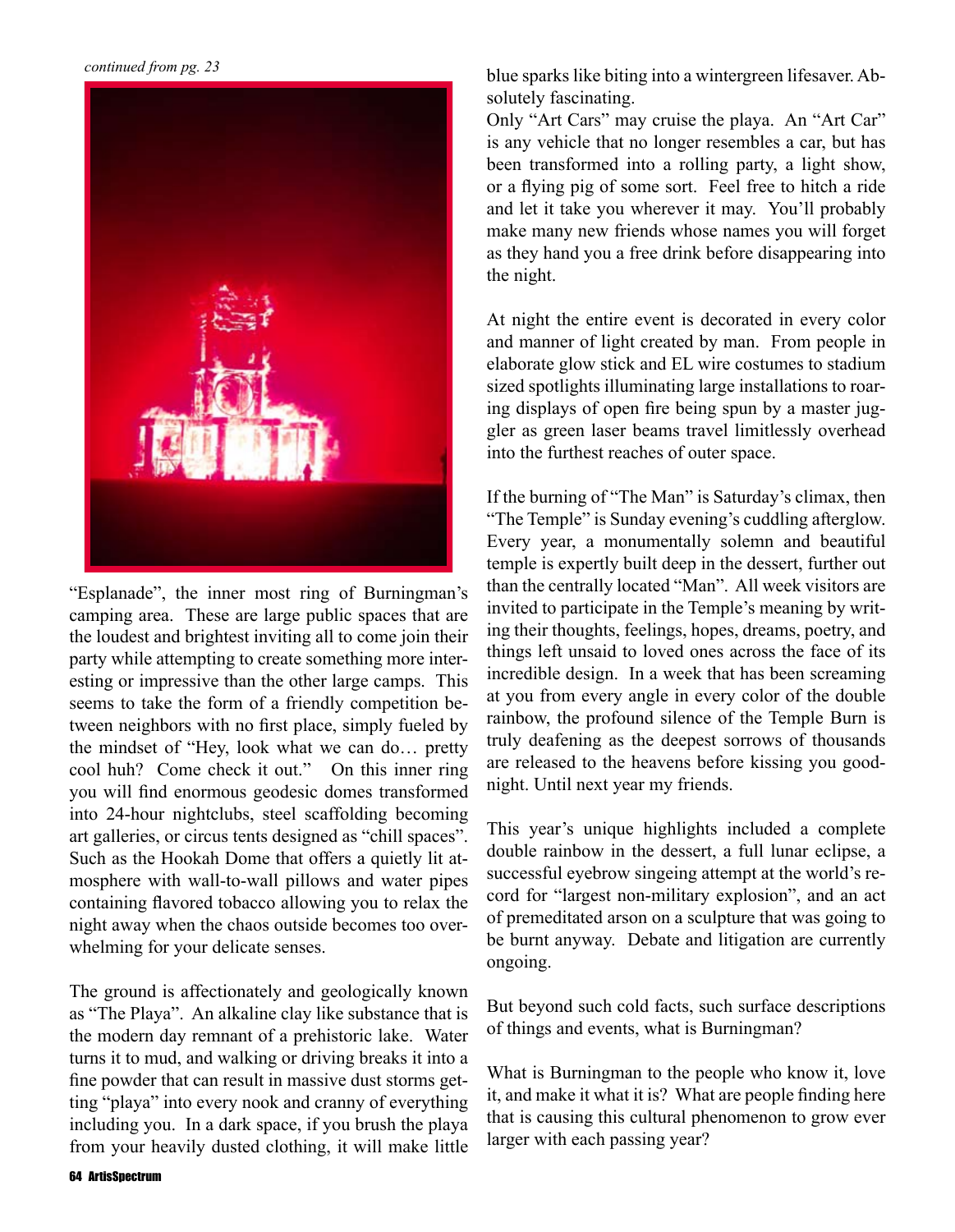Several "Burners", as they are lovingly referred to, have been asked the single question: "What is Burningman to you?"

The testimonies are as basic and spectacular as the event itself.

## "[Burningman] is frickin' funny!"

Says "Neon", a 46-year-old female from San Francisco, CA. She goes on to say, "To me, the event itself is a chance of a lifetime to live my dreams, and watch others live theirs. But then, year round, it spurs me to dream more and to create those dreams as well, both in and out of Black Rock City.

It is also an opportunity to connect with friends on a creative level and to create together a home, a neighborhood, and a community.

It is a vacation. It is a camping trip. It is BRC - the city of dreams. It is an art show of the most surreal kind. It is entertainment 24/7. It is inspiration. It is an audience. It is challenging. It is a mirror. It is a magnifying glass. It is temporary. It may disappear entirely one day, so I appreciate it while it lasts."

Larry, described by his friends as a 'washed up hippie' had this to say, "To tell you the truth I'm not all that eager to get there. I mean… what happens when you get there? The whole thing is a very childish idea I suppose, but maybe we'd be better off if we did that more often. The trick is to find that point where "what you are" coincides with the world in some way. Where, it could possibly fit in. And then suddenly, your dream is there, and as in a dream you just step into the frame, and suddenly everything in your world is meaningful." \*\*

David, a 61-year-old male from Petaluma, CA responded, "Like we go there for some reason, but we're not sure what we worship. I have no idea about Burningman, in terms of what it means. People say 'hey, I'm thinking of going. Should I go?' (pausing) I wouldn't. (laughing) If I were you, I wouldn't." \*\*

Ross, self-proclaimed "lower cased architect" expresses, "Just about everything about Burningman is hard, but everything about it is beautiful." \*\*

Todd, a 37-year-old entrepreneur currently exploring the south Pacific, asked, "Would you like a popsicle?" He seems to have not heard the question properly from such a distance.

"Tron-ee", a 39-year-old male from Los Angeles, CA had to get this off his chest, "To me, Burningman quantifies the REAL American experience, not the government's bull-shit or all the foreignista notions, just the core American ideals. I tell people that I believe that "Burningman" is the American Festival, to me it is freedom to express ourselves as we choose. "

![](_page_3_Picture_11.jpeg)

"Mr. Bear", a 49-year-old male from Sacramento, CA with an affinity for large plush costuming had this to say while he danced across broken glass, "I love learning about how people tick and why we do what we do. Then finding ways to push ourselves to be the best we can be. And yes someday BM will disappear. As with life, enjoy it while it is here."

"Still Jill", a highly talented graphic designer and gentle spirit from Sacramento, CA who does not discuss her age says, "briefly, Burningman to me, at best, is my childhood revisited embellished with community, ritual, and all the stuff that dreams are made of."